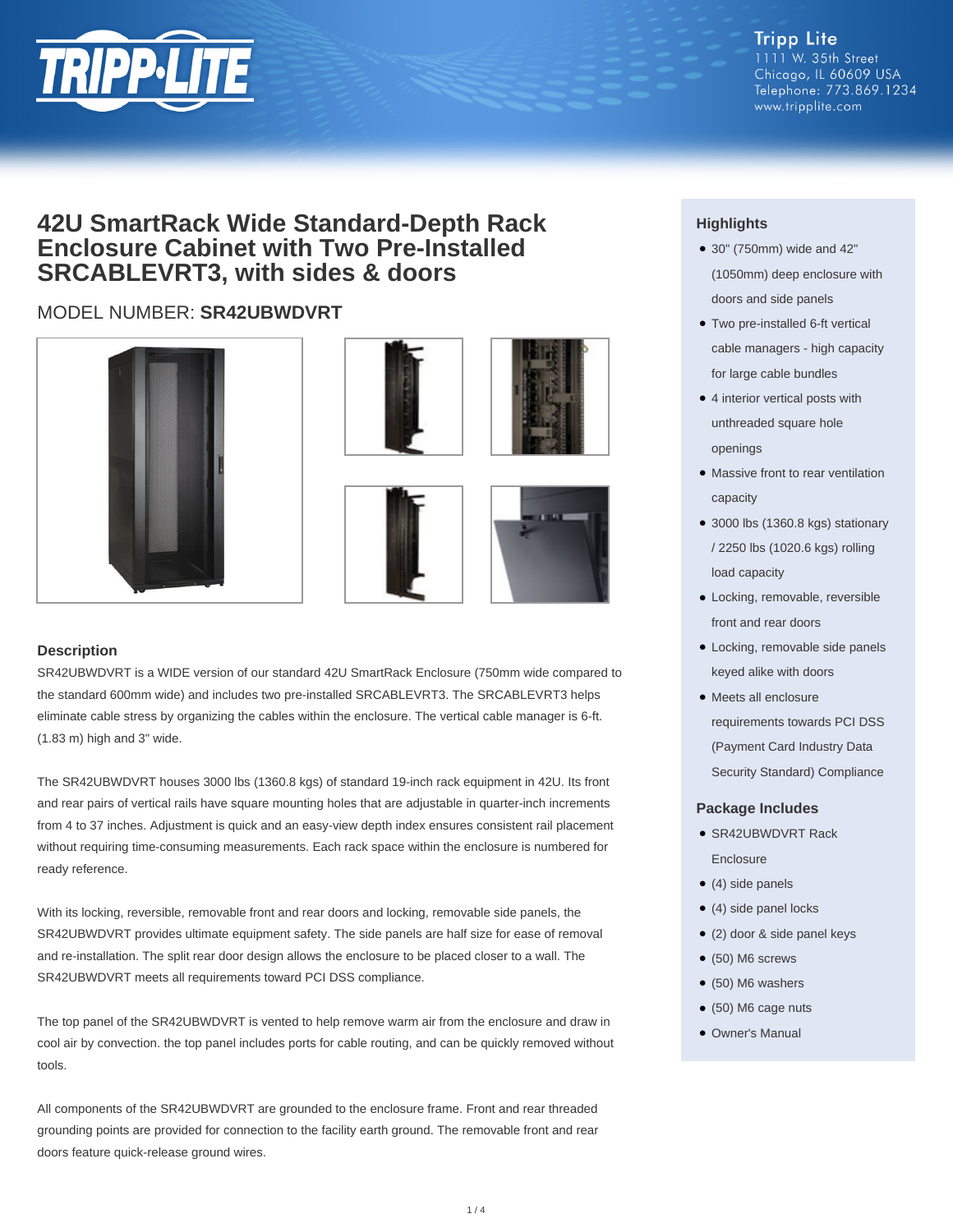

**Tripp Lite** 1111 W. 35th Street Chicago, IL 60609 USA Telephone: 773.869.1234 www.tripplite.com

To simplify deployment, the SR42UBWDVRT comes with preinstalled casters that enable it to be easily maneuvered into the desired location, where it can be secured by adjusting the preinstalled levelers. Note: the casters are intended for minor position adjustments and are not designed for moving enclosures over long distances.

The SR42UBWDVRT comes with a 5-year product warranty. As part of the SmartRack family it is compatible with Tripp Lite's extensive range of rackmount accessories, enabling you to customize your solution to meet any requirements.

#### **Features**

- Includes two pre-installed SRCABLEVRT3 (6-ft. (1.83 m) vertical cable manager with 3" width) to help eliminate cable stress inside the enclosure
- Front and rear sets of equipment mounting rails adjust in 1/4" increments. Adjustment is quick and convenient. The easy-view depth index ensures consistent rail placement without requiring timeconsuming measurements.
- Toolless accessory mounting rails (2 rails per enclosure) include slots for quick installation of compatible PDUs and vertical cable managers. Mounting slots are arranged in an industry-standard pattern compatible with a wide variety of accessories. Each rail can accommodate two vertical PDUs or cable managers side-by-side (four items per enclosure).
- Enclosure includes mounting hardware of 50 pieces of M6 cage nuts and 50 pieces of M6 screws.
- Textured powder coat finish for tough resistance to environmental concerns such as deployment in warehouses.
- Massive front to rear ventilation capacity. 65+% open space in door perforation pattern meets or exceeds server manufacturer requirements.
- Maximum usable internal depth of 37 inches/940 mm (front to rear rail).
- Front door is locking, reversible and removable.
- Rear doors are locking and reversible. Split rear door design reduces clearance requirements for service entry allowing the enclosure to be placed closer to a wall.
- Locking removable side panels are 'half size' to make them smaller and lighter improving ease of installation and servicing. Two side panels per side (4 panels total). Side panels are keyed alike to the front and rear doors.
- Built in baying tabs allow enclosures to be combined securely in rows. Center-to-center width can be set at 750mm or 30" to match standard data center floor tiles.
- SmartRack Enclosure supports up to 3000 lbs (1360.8 kgs) of equipment stationary and 2250 lbs (1020.6 kgs) rolling.
- Ships fully assembled for rapid deployment and roll into place on heavy-duty pre-installed casters (casters are removable)
- Leveling feet extend to allow enclosure to be positioned on uneven floors. Levelers are removable.
- Compact design allows the enclosure to roll through standard height commercial doorways.
- Convenient grounding system. All components are grounded to the enclosure frame which includes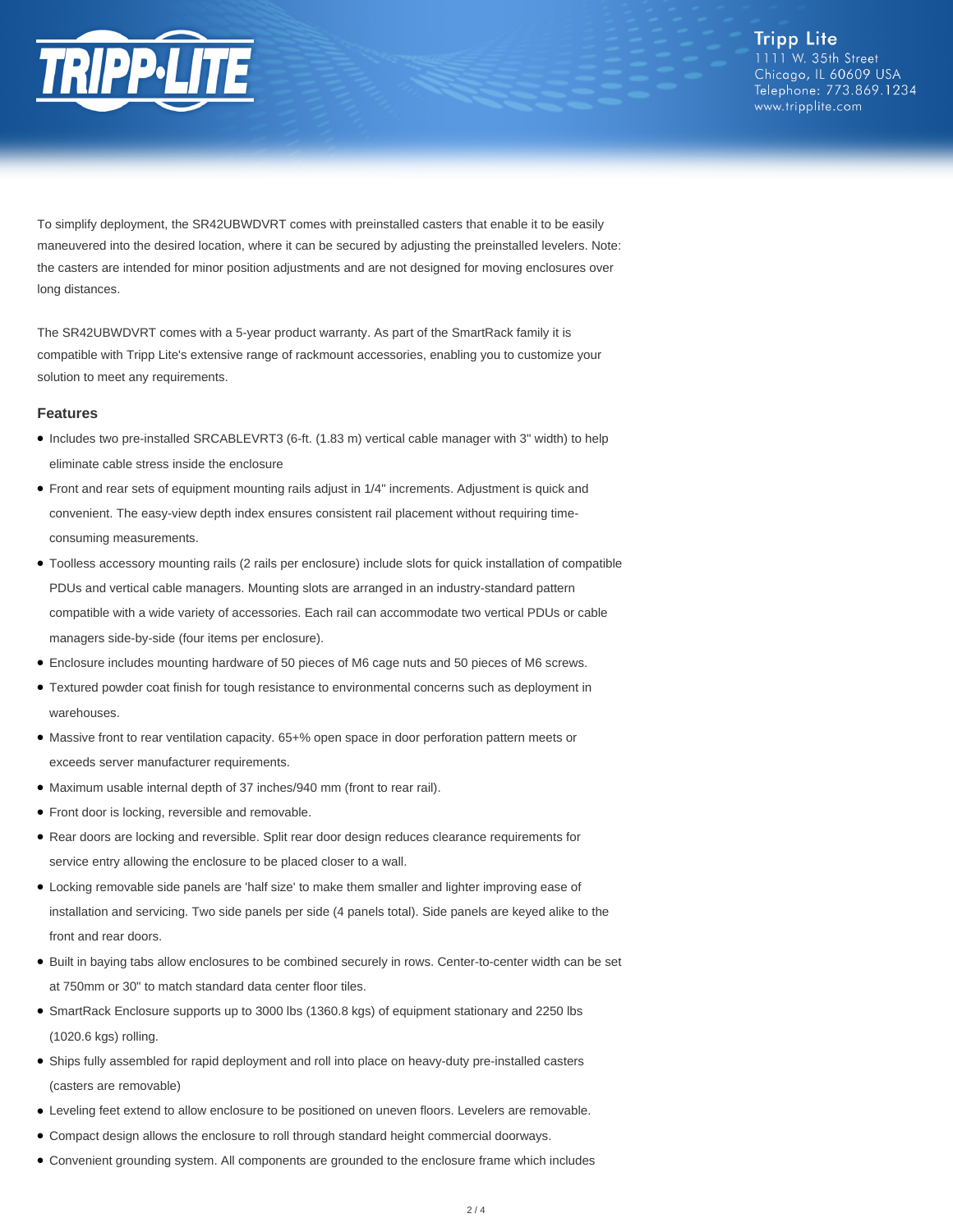

multiple connections for facility ground. Front and rear doors include quick-release ground wires.

- Open bottom for cable access.
- Top panel has generous cable access holes. Panel can be removed toollessly in seconds without having to disconnect cables first.
- Included stabilizing brackets are used for shipment and can be reattached at the bottom of the enclosure frame on the inside or outside of the rack.
- Meets all enclosure requirements towards PCI DSS (Payment Card Industry Data Security Standard) **Compliance**
- Compatibility with airflow optimization accessories as well as cable management accessories.

# **Specifications**

| <b>OVERVIEW</b>                 |                                          |
|---------------------------------|------------------------------------------|
| <b>UPC Code</b>                 | 037332175380                             |
| <b>Device Compatibility</b>     | Patch Panel; Network Switch; UPS; Server |
| Rack Type                       | Enclosure                                |
|                                 |                                          |
| <b>PHYSICAL</b>                 |                                          |
| Color                           | <b>Black</b>                             |
| Factory Preset Rack Depth (in.) | 21.75                                    |
| Factory Preset Rack Depth (cm)  | 55.2                                     |
| Factory Preset Rack Depth (mm)  | 552                                      |
| Maximum Device Depth (cm)       | 93.98                                    |
| Maximum Device Depth (in.)      | 37                                       |
| Maximum Device Depth (mm)       | 940                                      |
| Minimum Device Depth (cm)       | 10.16                                    |
| Minimum Device Depth (in.)      | $\overline{4}$                           |
| Minimum Device Depth (mm)       | 102                                      |
| Rack Height                     | 42U                                      |
| Shipping Dimensions (hwd / cm)  | 209.55 x 116.84 x 86.36                  |
| Shipping Dimensions (hwd / in.) | 82.50 x 46.00 x 34.00                    |
| Shipping Weight (kg)            | 179.17                                   |
| Shipping Weight (lbs.)          | 395.00                                   |
| Unit Dimensions (hwd / cm)      | 199.39 x 75.01 x 109.22                  |
| Unit Dimensions (hwd / in.)     | 78.5 x 29.53 x 43                        |
| Unit Weight (kg)                | 156.49                                   |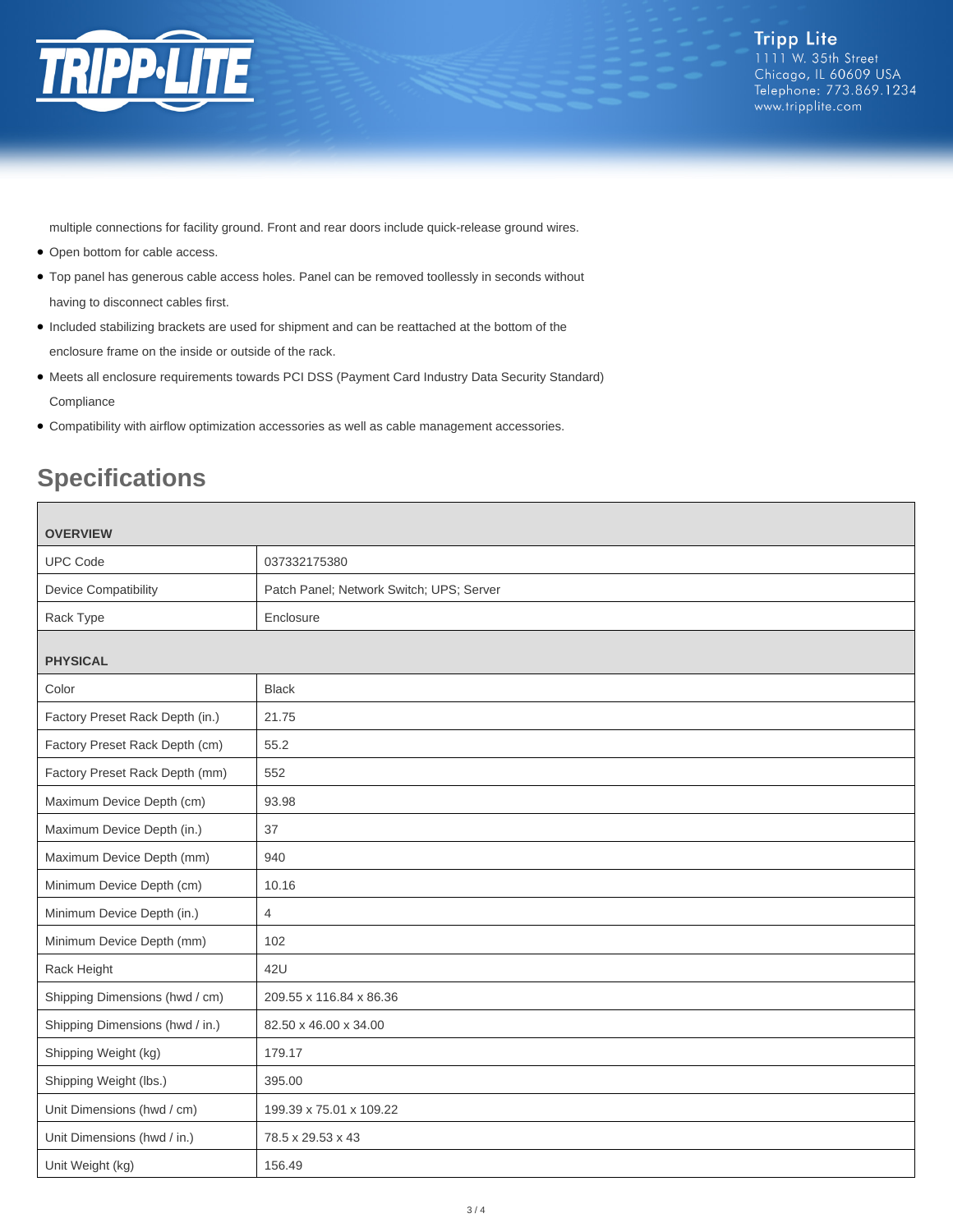

| Unit Weight (lbs.)                            | 345                                       |  |
|-----------------------------------------------|-------------------------------------------|--|
| Weight Capacity - Rolling (kg)                | 1,021                                     |  |
| Weight Capacity - Rolling (lbs.)              | 2250                                      |  |
| Weight Capacity - Stationary (kg)             | 1,361                                     |  |
| Weight Capacity - Stationary (lbs.)           | 3000                                      |  |
| Rack Depth                                    | Standard                                  |  |
| Number of Vertical Mounting Rails             | 4                                         |  |
| <b>SPECIAL FEATURES</b>                       |                                           |  |
| Grounding Lug                                 | Front and rear door frames                |  |
| <b>Built-in Cable Management</b>              | Yes                                       |  |
| <b>Extra Wide</b>                             | Yes                                       |  |
| <b>STANDARDS &amp; COMPLIANCE</b>             |                                           |  |
|                                               |                                           |  |
| Certifications                                | UL60950; RoHS; CE; IP20 Protection Rating |  |
| Approvals                                     | EIA/ECA-310-E                             |  |
| <b>WARRANTY</b>                               |                                           |  |
| <b>Product Warranty Period</b><br>(Worldwide) | 5-year limited warranty                   |  |

© 2021 Tripp Lite. All rights reserved. All product and company names are trademarks or registered trademarks of their respective holders. Use of them does not imply any affiliation with or endorsement by them. Tripp Lite has a policy of continuous improvement. Specifications are subject to change without notice. Tripp Lite uses primary and third-party agencies to test its products for compliance with standards. See a list of Tripp Lite's testing agencies: <https://www.tripplite.com/products/product-certification-agencies>